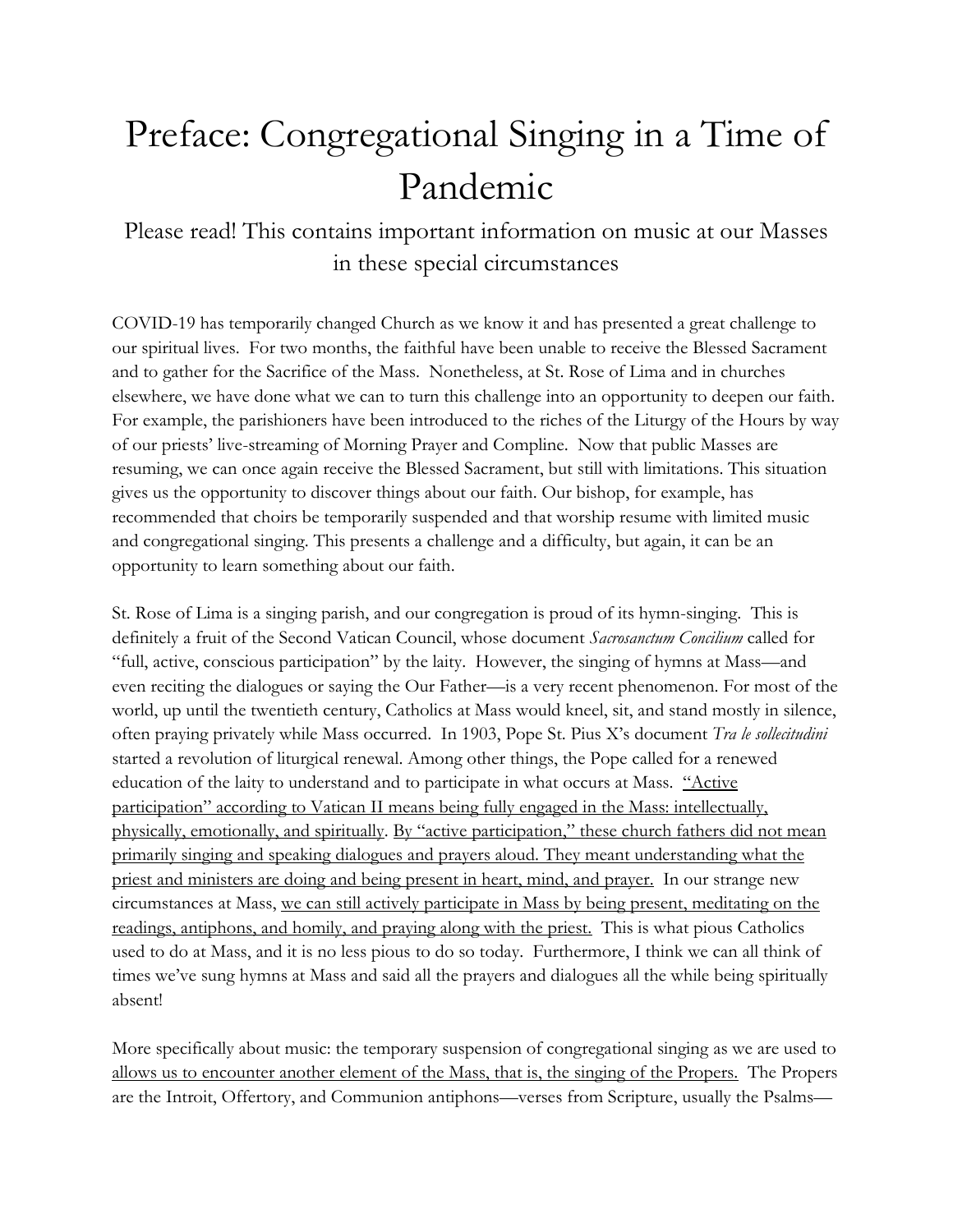that are unique to each Mass of the year, and up until a few decades ago would have been sung (or at least recited by the priest) at each Sunday going back all the way until the middle of the first millennium. Indeed, the original Gregorian Chant melodies of the Propers are the oldest written pieces of music in all of the Western world—they are the source of music as we know it! Though the Gregorian melodies have gone through periods of disuse, the antiphon texts would always have been recited or sung. However, the Church never intended for these antiphons to go extinct, and has repeatedly called for priests and music directors to re-institute them at Mass. The pandemic has given us a unique opportunity to turn to these antiphons again. Though the congregation will not sing them, the faithful are invited to listen and to meditate on these scriptural passages as a true form of active participation, much as we do for the readings.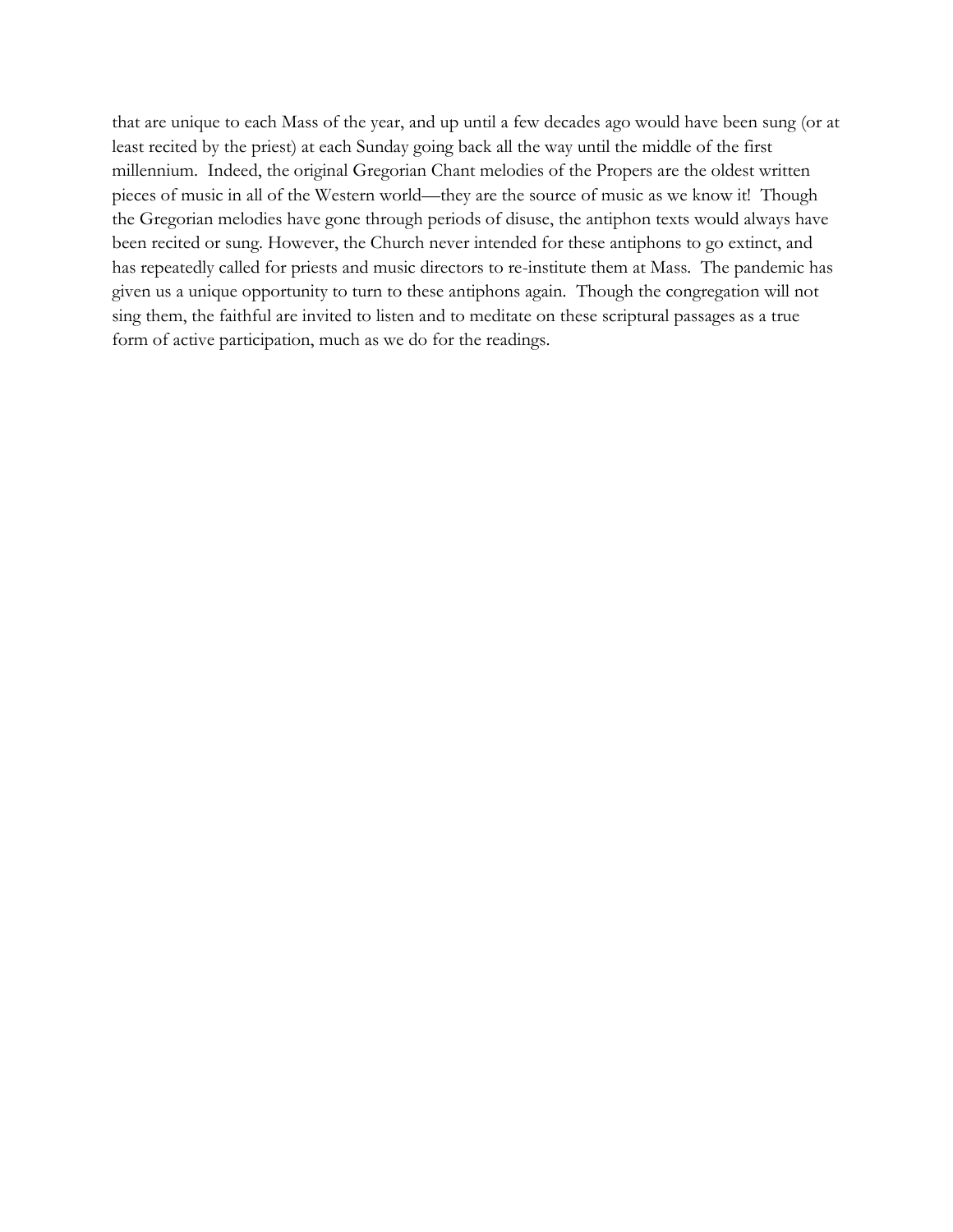

# **The Ascension of the Lord**

# **La Ascensión del Señor**

# **May 24/de Mayo 2020**

Introit: *Men of Galilee, why gaze in wonder at the heavens? Alleluia; This Jesus whom you saw ascending into heaven will return as you saw him go, alleluia, alleluia, alleluia. (Acts 1:11)*

Antífona de Entrada: *Hombres de Galilea, ¿porqué hacen allí parados mirando al cielo? Aleluya; Ese mismo Jesús, que les ha dejado para subir al cielo, volverá como lo haben visto marcharse. Aleluya, aleluya, aleluya. (Hechos 1, 11)*

Greeting and Penitential Act/Saludo y Acto Penitencial

| In the name of the Father, and of the Son, and of | En el nombre del Padre, y del Hijo, y del Espíritu |
|---------------------------------------------------|----------------------------------------------------|
| the Holy Spirit.                                  | Santo.                                             |
| Amen.                                             | Amén.                                              |
| The Lord be with you.                             | El Señor esté con ustedes.                         |
| And with your spirit.                             | Y con tu espíritu.                                 |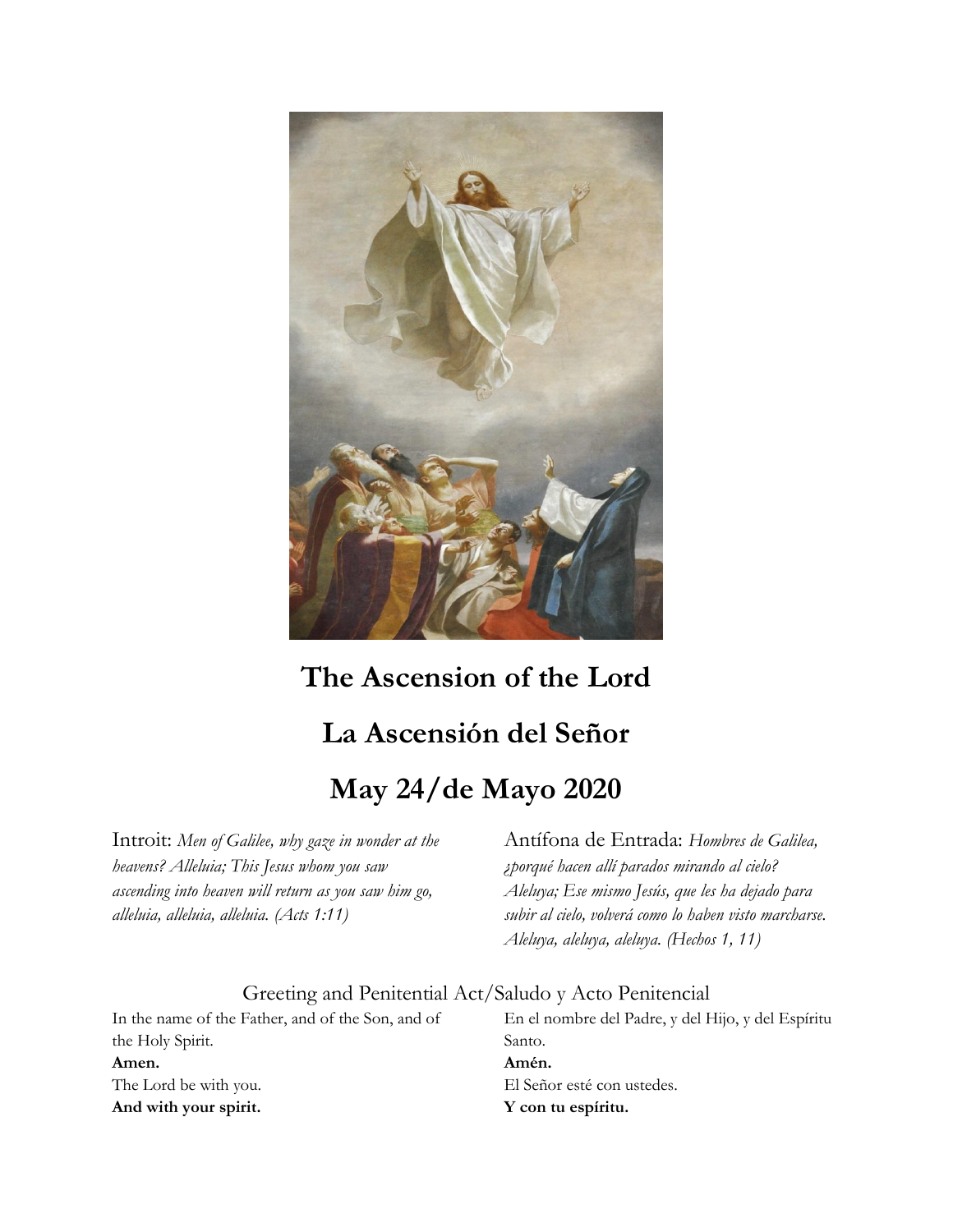**I confess to almighty God and to you, my brothers and sisters, that I have greatly sinned, in my thoughts and in my words, in what I have done and in what I have failed to do, (strike breast), through my fault, through my fault, through my most grievous fault; therefore I ask blessed Mary ever-Virgin, all the Angels and Saints, and you, my brothers and sisters, to pray for me to the Lord our God.**

May almighty God have mercy on us, forgive us our sins, and bring us to everlasting life.

**Amen.**

**Yo confieso ante Dios todopoderoso y ante ustedes, hermanos, que he pecado mucho de pensamiento, palabra, obra y omission. (golpeamos el pecho) Por mi culpa, por mi culpa, por mi gran culpa. Por eso ruego a santa María, siempre Virgen, a los ángeles, a los santos y a ustedes, hermanos, que intercedan por mí ante Dios, nuestro Señor.**

Dios todopoderoso tenga Misericordia de nosotros, perdone nuestros pecados y nos lleve a la vida eternal.

**Amén.**

# Kyrie Eleison/Lord, Have Mercy/Señor, Ten Piedad

#### Gloria in Excelsis (Glory to God)

Glory to God in the highest, and on earth peace to people of good will. We praise you, we bless you, we adore you, we glorify you, we give you thanks for your great glory, Lord God, heavenly King, O God, almighty Father. Lord Jesus Christ, Only Begotten Son, Lord God, Lamb of God, Son of the Father, you take away the sins of the world, have mercy on us; you take away the sins of the world, receive our prayer; you are seated at the right hand of the Father, have mercy on us. For you alone are the Holy One, you alone are the Lord, you alone are the Most High, Jesus Christ, with the Holy Spirit, in the glory of God the Father. Amen.

Gloria a Dios en el cielo, y en la tierra paz a los hombres que ama el Señor. Port u inmensa gloria te alabamos, te bendecimos, te adoramos, te glorificamos, te damos gracias, Señor Dios, Rey celestial, Dios Padre todopoderoso. Señor, Hijo único, Jesucristo, Señor Dios, Cordero de Dios, Hijo del Padre; tú que quitas el pecado del mundo, ten piedad de nosotros; tú que quitas el pecado del mundo, atiende nuestra súplica; tú que estás sentado a la derecho del Padre, ten piedad de nosotros; porque sólo tú eres Santo, sólo tú Señor, sólo tú Altísimo, Jesucristo, con el Espíritu Santo en la gloria de Dios Padre. Amén.

#### Collect/Oración Colecta

Gladden us with holy joys, almighty God, and make us rejoice with devout thanksgiving, for the Ascension of Christ your Son is our exaltation, and, where the Head has gone before in glory, the Body is called to follow in hope. Through our Lord Jesus Christ, your

Concédenos, Dios todopoderoso, rebosar de santa alegría y, gozosos, elevar a ti fervorosas gracias ya que la Ascensión de Cristo, tu Hijo, es también nuestra Victoria, pues a donde llegó él, que es nuestra cabeza, esperamos llegar también nosotros, que somos su cuerpo.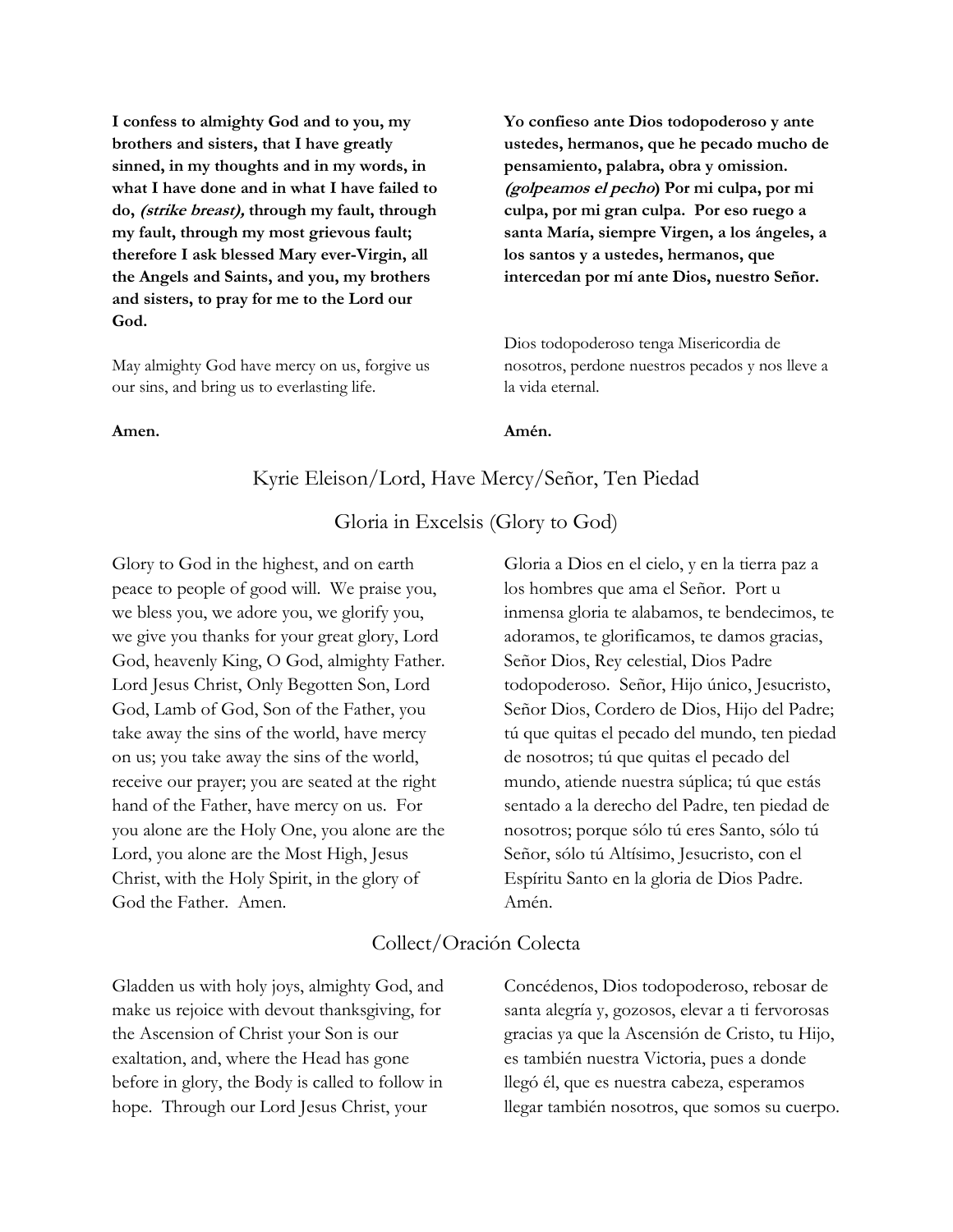Son, who lives and reigns with you in the unity of the Holy Spirit, one God, for ever and ever. Amen.

Por nuestro Señor Jesucristo, tu Hijo, que vive y reina contigo en la unidad del Espíritu Santo y es Dios por los siglos de los siglos. Amén

# First Reading/Primera Lectura Acts 1:1-11/Hechos 1, 1-11

In the first book, Theophilus, I dealt with all that Jesus did and taught until the day he was taken up, after giving instructions through the Holy Spirit to the apostles whom he had chosen. He presented himself alive to them by many proofs after he had suffered, appearing to them during forty days and speaking about the kingdom of God. While meeting with them, he enjoined them not to depart from Jerusalem, but to wait for "the promise of the Father about which you have heard me speak; for John baptized with water, but in a few days you will be baptized with the Holy Spirit. When they had gathered together they asked him, "Lord, are you at this time going to restore the kingdom to Israel?" He answered them, "It is not for you to know the times or seasons that the Father has established by his own authority. But you will receive power when the Holy Spirit comes upon you, and you will be my witnesses in Jerusalem, throughout Judea and Samaria, and to the ends of the earth." When he had said this, as they were looking on, he was lifted up, and a cloud took him from their sight. While they were looking intently at the sky as he was going, suddenly two men dressed in white

garments stood beside them. They said, "Men of Galilee, why are you standing there looking at the sky? This Jesus who has been taken up from you into heaven will return in the same way as you have seen him going into heaven."

The word of the Lord. **Thanks be to God.**

En mi primer libro, querido Teófilo, escribí acerca de todo lo que Jesús hizo y enseñó, hasta el día en que ascendió al cielo, después de dar sus instrucciones, por medio del Espíritu Santo, a los apóstoles que había elegido. A ellos se les apareció después de la pasión, les dio numerosas pruebas de que estaba vivo y durante cuarenta días se dejó ver por ellos y les habló del Reino de Dios. Un día, estando con ellos a la mesa, les mandó: "No se alejen de Jerusalén. Aguarden aquí a que se cumpla la promesa de mi Padre, de la que ya les he hablado: Juan bautizó con agua; dentro de pocos días ustedes serán bautizados con el Espíritu Santo". Los ahí reunidos le preguntaban: "Señor, ¿ahora sí vas a restablecer la soberanía de Israel?" Jesús les contestó: "A ustedes no les toca conocer el tiempo y la hora que el Padre ha determinado con su autoridad; pero cuando el Espíritu Santo descienda sobre ustedes, los llenará de fortaleza y serán mis testigos en Jerusalén, en toda Judea, en Samaria y hasta los últimos rincones de la tierra". Dicho esto, se fue elevando a la vista de ellos, hasta que una nube lo ocultó a sus ojos. Mientras miraban fijamente al cielo, viéndolo alejarse, se les presentaron dos hombres vestidos de blanco, que les dijeron: "Galileos, ¿qué hacen allí parados, mirando al cielo? Ese mismo Jesús que los ha dejado para subir al cielo, volverá como lo han visto alejarse". Palabra de Dios. **Te alabamos, Señor**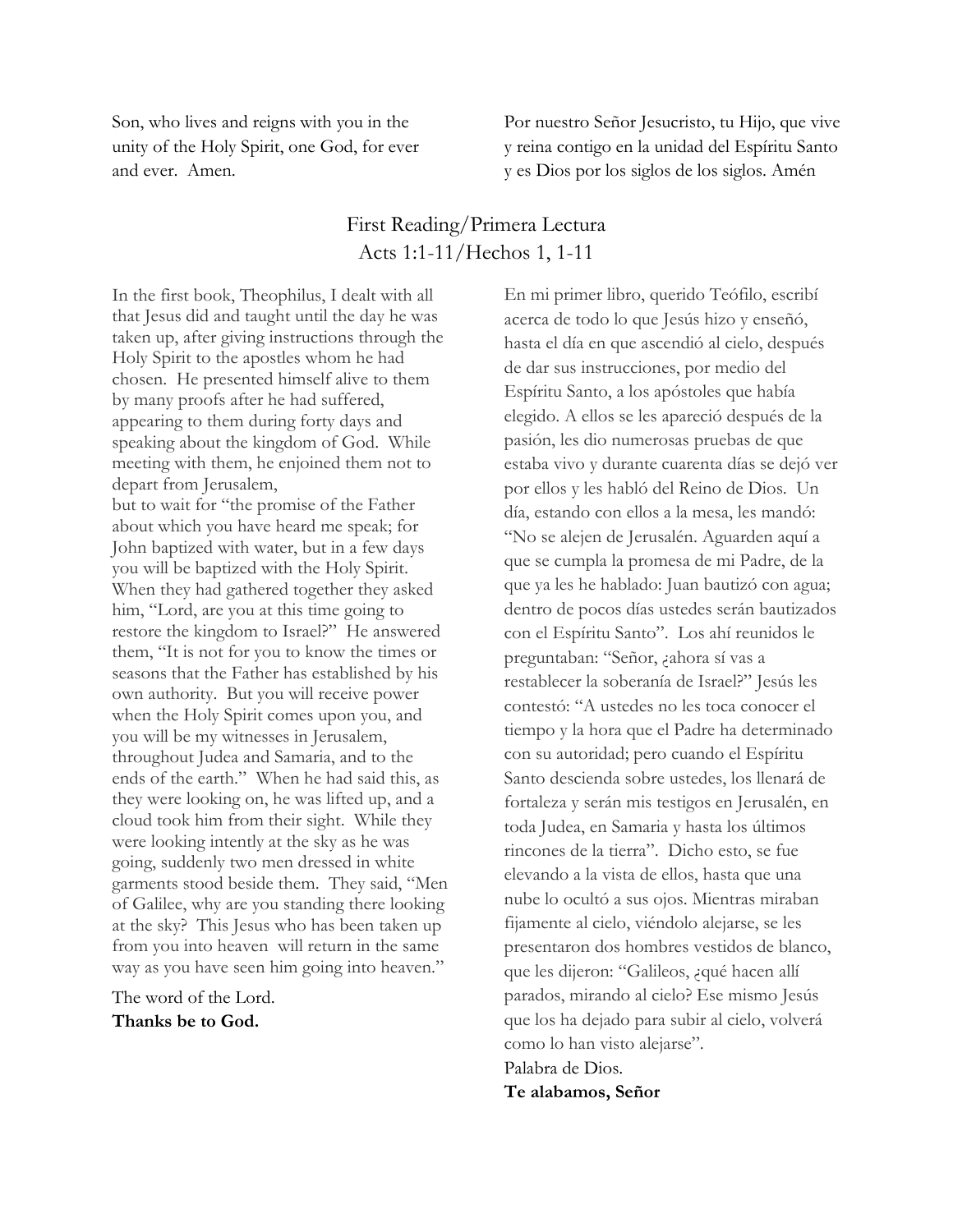# Responsorial Psalm/Salmo Responsorial Psalm 47:2-3, 6-9/Salmo 46, 2-3. 6-9

# **God mounts his throne to shouts of joy; a blare of trumpets for the Lord.**

*All you peoples, clap your hands, shout to God with cries of gladness, For the LORD, the Most High, the awesome, is the great king over all the earth.* **R.**

*God mounts his throne amid shouts of joy; the LORD, amid trumpet blasts. Sing praise to God, sing praise; sing praise to our king, sing praise.* **R.**

*For king of all the earth is God; sing hymns of praise. God reigns over the nations, God sits upon his holy throne.* **R.**

# **Entre voces de júbilo, Dios asciende a su trono.**

*Aplaudan, pueblos todos, aclamen al Señor, de gozos llenos; que el Señor, el Altisimo, es terrible y de toda la tierra, rey supremo.* **R.**

*Entre voces de júbilo y trompetas, Dios, el Señor, asciende hasta su trono. Cantemos en honor de nuestro Dios, al rey honremos y cantemos todos.* **R.**

*Porque Dios es el rey del universo, cantemos el mejor de nuestros cantos. Reina Dios sobre todas las naciones desde su trono santo.* **R.**

#### Second Reading/Segunda Lectura

#### Ephesians 1:17-23/Efesios 1, 17-23

Brothers and sisters: May the God of our Lord Jesus Christ, the Father of glory, give you a Spirit of wisdom and revelation resulting in knowledge of him. May the eyes of your hearts be enlightened, that you may know what is the hope that belongs to his call, what are the riches of glory in his inheritance among the holy ones, and what is the surpassing greatness of his power for us who believe, in accord with the exercise of his great might, which he worked in Christ, raising him from the dead and seating him at his right hand in the heavens, far above every principality, authority, power, and dominion, and every name that is named not only in this

Hermanos: Pido al Dios de nuestro Señor Jesucristo, el Padre de la gloria, que les conceda espíritu de sabiduría y de revelación para conocerlo. Le pido que les ilumine la mente para que comprendan cuál es la esperanza que les da su llamamiento, cuán gloriosa y rica es la herencia que Dios da a los que son suyos y cuál la extraordinaria grandeza de su poder para con nosotros, los que confiamos en él, por la eficacia de su fuerza poderosa. Con esta fuerza resucitó a Cristo de entre los muertos y lo hizo sentar a su derecha en el cielo, por encima de todos los ángeles, principados, potestades, virtudes y dominaciones, y por encima de cualquier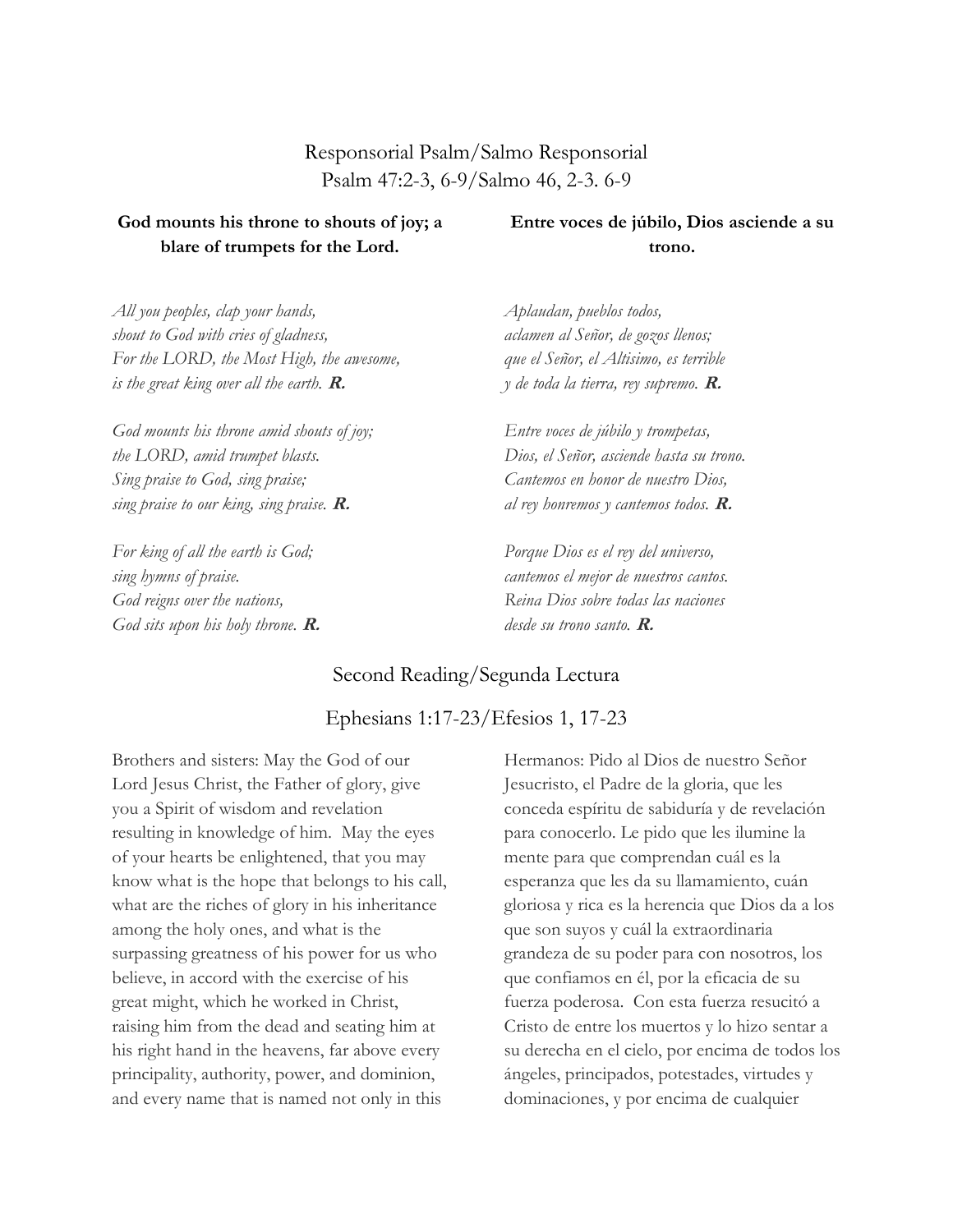age but also in the one to come. And he put all things beneath his feet and gave him as head over all things to the church, which is his body, the fullness of the one who fills all things in every way.

The word of the Lord. **Thanks be to God.**

persona, no sólo del mundo actual sino también del futuro. Todo lo puso bajo sus pies y a él mismo lo constituyó cabeza suprema de la Iglesia, que es su cuerpo, y la plenitud del que lo consuma todo en todo.

Palabra de Dios. **Te alabamos, Señor**

#### Alleluia and Verse/Aleluya y Verso

#### Matthew 28:19-20/Mateo 28, 19-20

*Go and teach all nations, says the Lord; I am with you always, until the end of the world.*

*Vayan y enseñen a todas las naciones, dice el Señor, y sepan que yo estaré con ustedes todos los días, hasta el fin del mundo.*

#### Gospel/Evangelio

#### Matthew 28:16-20/Mateo 28, 16-20

The eleven disciples went to Galilee, to the mountain to which Jesus had ordered them. When they saw him, they worshiped, but they doubted. Then Jesus approached and said to them, "All power in heaven and on earth has been given to me. Go, therefore, and make disciples of all nations, baptizing them in the name of the Father, and of the Son, and of the Holy Spirit, teaching them to observe all that I have commanded you. And behold, I am with you always, until the end of the age."

The Gospel of the Lord. **Praise to you, Lord Jesus Christ.**

En aquel tiempo, los once discípulos se fueron a Galilea y subieron al monte en el que Jesús los había citado. Al ver a Jesús, se postraron, aunque algunos titubeaban. Entonces, Jesús se acercó a ellos y les dijo: "Me ha sido dado todo poder en el cielo y en la tierra. Vayan, pues, y enseñen a todas las naciones, bautizándolas en el nombre del Padre y del Hijo y del Espíritu Santo, y enseñándolas a cumplir todo cuanto yo les he mandado; y sepan que yo estaré con ustedes todos los días, hasta el fin del mundo".

Palabra del Señor. **Gloria a ti, Señor Jesús.**

#### Homily/Homilía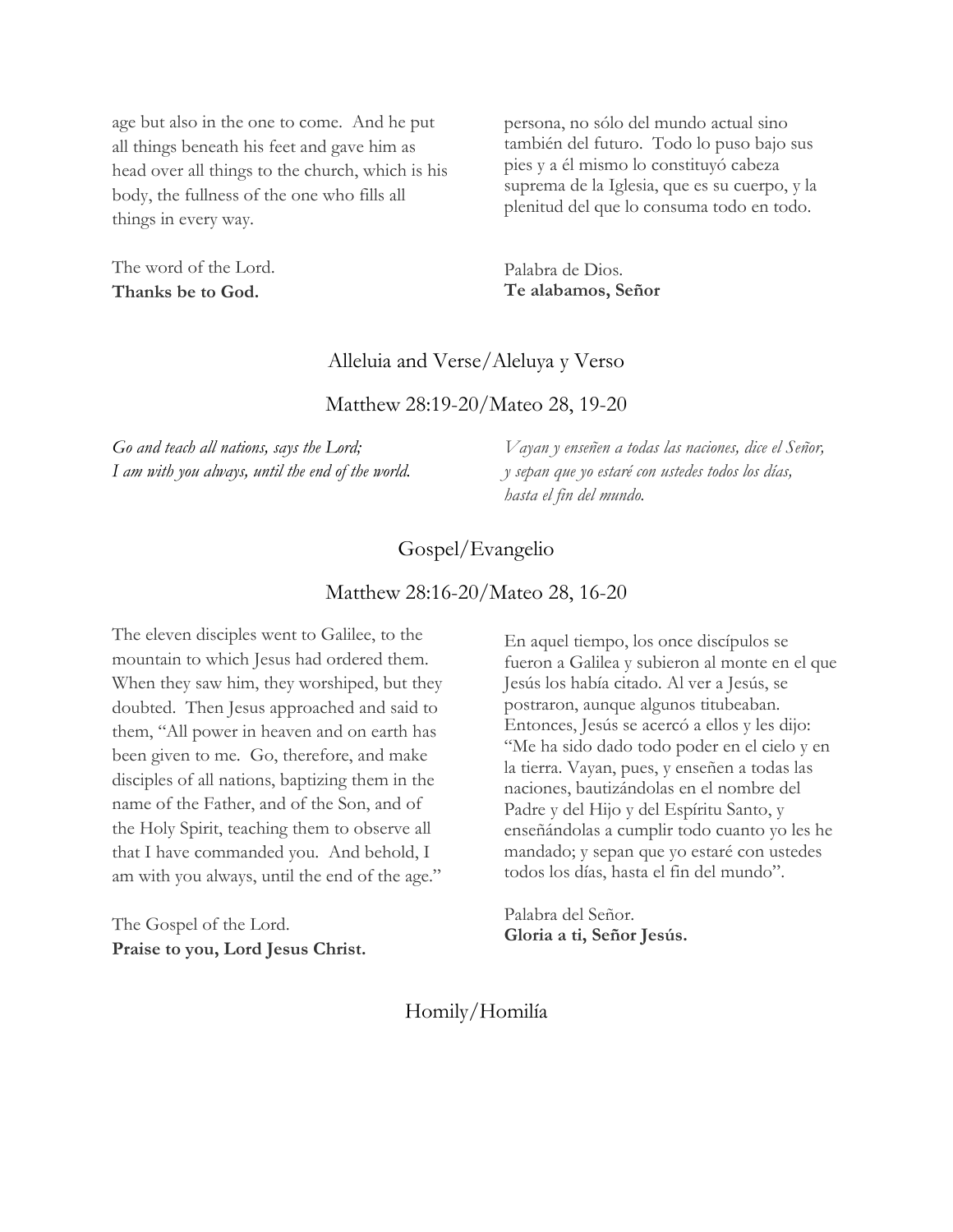I believe in one God, the Father almighty, maker of heaven and earth, of all things visible and invisible. I believe in one Lord Jesus Christ, the Only Begotten Son of God, born of the Father before all ages. God from God, Light from Light, true God from true God, begotten, not made, consubstantial with the Father; through him all things were made. For us men and for our salvation he came down from heaven, (bow) and by the Holy Spirit was incarnate of the Virgin Mary, and became man. For our sake he was crucified under Pontius Pilate, he suffered death and was buried, and rose again on the third day in accordance with the Scriptures. He ascended into heaven and is seated at the right hand of the Father. He will come again in glory to judge the living and the dead and his kingdom will have no end. I believe in the Holy Spirit, the Lord, the giver of life, who proceeds from the Father and the Son, who with the Father and the Son is adored and glorified, who has spoken through the prophets. I believe in one, holy, catholic and apostolic Church. I confess one Baptism for the forgiveness of sins and I look forward to the resurrection of the dead and the life of the world to come. Amen.

Creo en un solo Dios, Padre todopoderoso, Creador del cielo y de la tierra, de todo lo visible y lo invisible. Creo en un solo Señor, Jesucristo, Hijo único de Dios, nacido del Padre antes de todos los siglos: Dios de Dios, Luz de Luz, Dios verdadero de Dios verdadero, engendrado, no creado, de la misma naturaleza del Padre, por quien todo fue hecho; que por nosotros, los hombres, y por nuestra salvación bajó del cielo, (**todos se inclinan**), y por obra del Espíritu Santo se encarnó de María, la Virgen, y se hizo hombre; y por nuestra causa fue crucificado en tiempos de Poncio Pilato, padeció y fue sepultado, y resucitó al tercer día, según las Escrituras, y subió al cielo, y está sentado a la derecho del Padre; y de nuevo vendrá con gloria para juzgar a vivos y muertos, y su reino no tendrá fin. Creo en el Espíritu Santo, Señor y dador de vida, que procede del Padre y del Hijo, que con el Padre y el Hijo recibe una misma adoración y gloria, y que habló por los profetas. Creo en la Iglesia, que es una, santa, católica y apostólica. Confieso que hay un solo Bautismo para el perdón de los pecados. Espero la resurrección de los muertos y la vida del mundo futuro. Amén.

#### Intercessions/Oración de los Fieles

#### Offertory antiphon/Antífona de Ofertorio

*Men of Galilee, why do you gaze at the sky in astonishment? This same Jesus who was taken up from you into heaven, will come by the very way in which you saw him go into heaven, alleluia. (Acts 1:11)*

*Amigos galileos, qué hacen ahí mirando al cielo? Este Jesús que les ha sido quitado volverá de la misma manera que ustedes lo han visto ir al cielo, aleluya. (Hechos 1, 11)*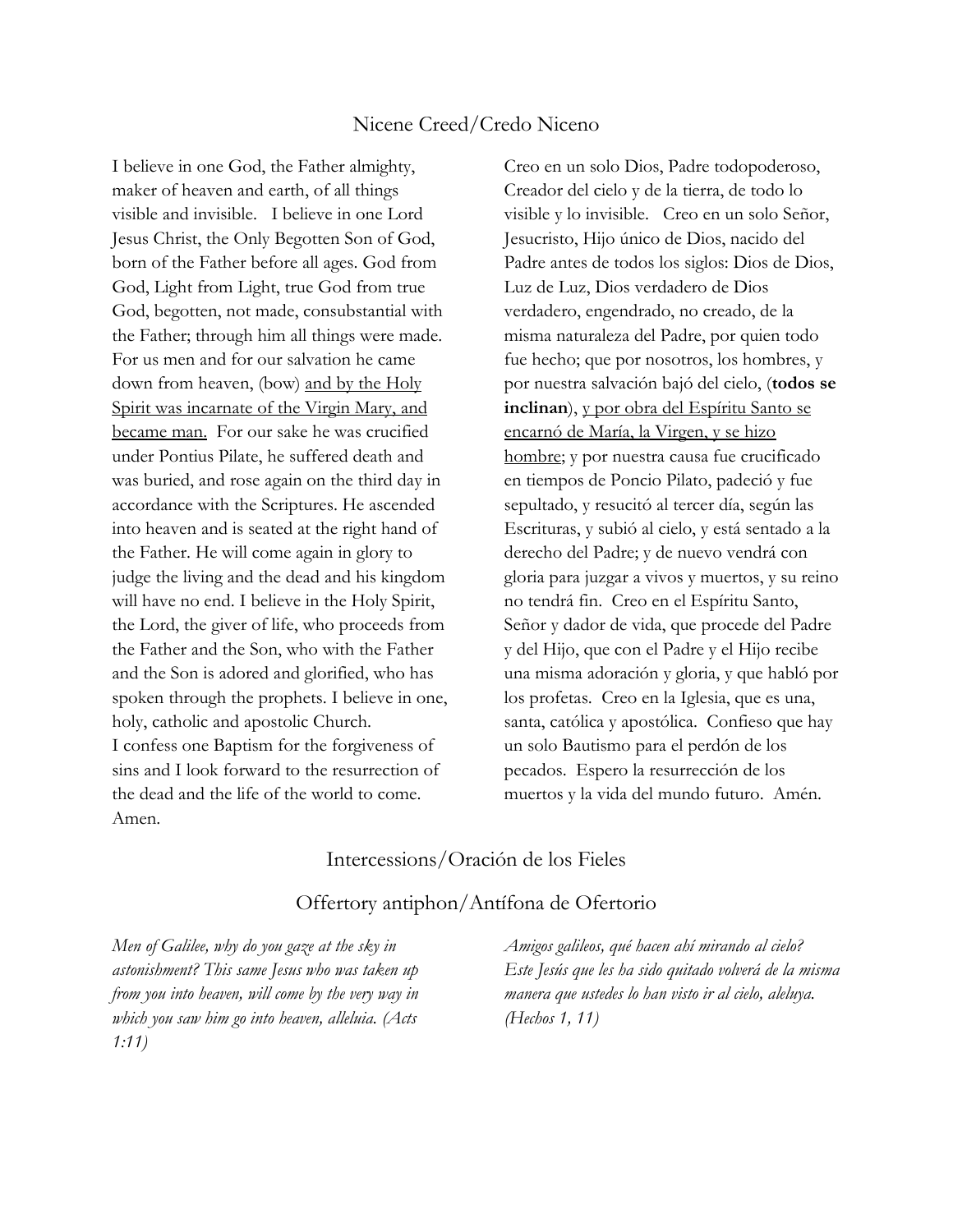Pray, brethren, that my sacrifice and yours may be acceptable to God, the almighty Father.

## **May the Lord accept the sacrifice at your hands for the praise and glory of his name, for our good and the good of all his holy Church.**

We offer sacrifice now in supplication, O Lord, to honor the wondrous Ascension of your Son: grant, we pray, that through this most holy exchange we, too, may rise up to the heavenly realms. Through Christ our Lord.

Oren, hermanos, para que este sacrificio, mío y de ustedes, sea agradable a Dios, Padre todopoderoso.

# **El Señor reciba de tus manos este sacrificio, para alabanza y gloria de su nombre, para nuestro bien y el de toda su santa Iglesia.**

Al ofrecerte, Señor, este sacrificio en la gloriosa festividad de la Ascensión, concédenos que por este santo intercambio, nos elevemos tambíen nosotros a las cosas del cielo. Por Jesucristo, nuestro Señor.

**Amén.**

#### **Amen.**

# Dialogue and Preface/Diálogo y Prefacio

The Lord be with you. **And with your spirit.** Lift up your hearts. **We lift them up to the Lord.** Let us give thanks to the Lord our God. **It is right and just.**

It is truly right and just, our duty and our salvation, always and everywhere to give you thanks, Lord, holy Father, almighty and eternal God. For the Lord Jesus Christ, the King of glory, conqueror of sin and death, ascended today to the highest heavens, as the Angels gazed in wonder. Mediator between God and man, judge of the world and Lord of hosts, he ascended, not to distance himself from our lowly state but that we, his members, might be confident of following where he, our Head and Founder, has gone before. Therefore, overcome with paschal

El Señor esté con ustedes. **Y con tu espíritu.** Levantemos el corazón. **Lo tenemos levantado hacia el Señor.** Demos gracias al Señor, nuestro Dios. **Es justo y necesario.**

joy, every land, every people exults in your praise and even the heavenly Powers, with the En verdad es justo y necesario, es nuestro deber y salvación darte gracias siempre y en todo lugar, Señor, Padre santo, Dios todopoderoso y eterno. Porque el Señor Jesús, Rey de la gloria, triunfador del pecado y de la muerte, ante la admiración de los ángeles, ascendió hoy a lo más alto de los cielos, como Mediador entre Dios y los hombres, Juez del mundo y Señor de los espíritus celestials. No se fue para alejarse de nuestra pequeñez, sino para que pusiéramos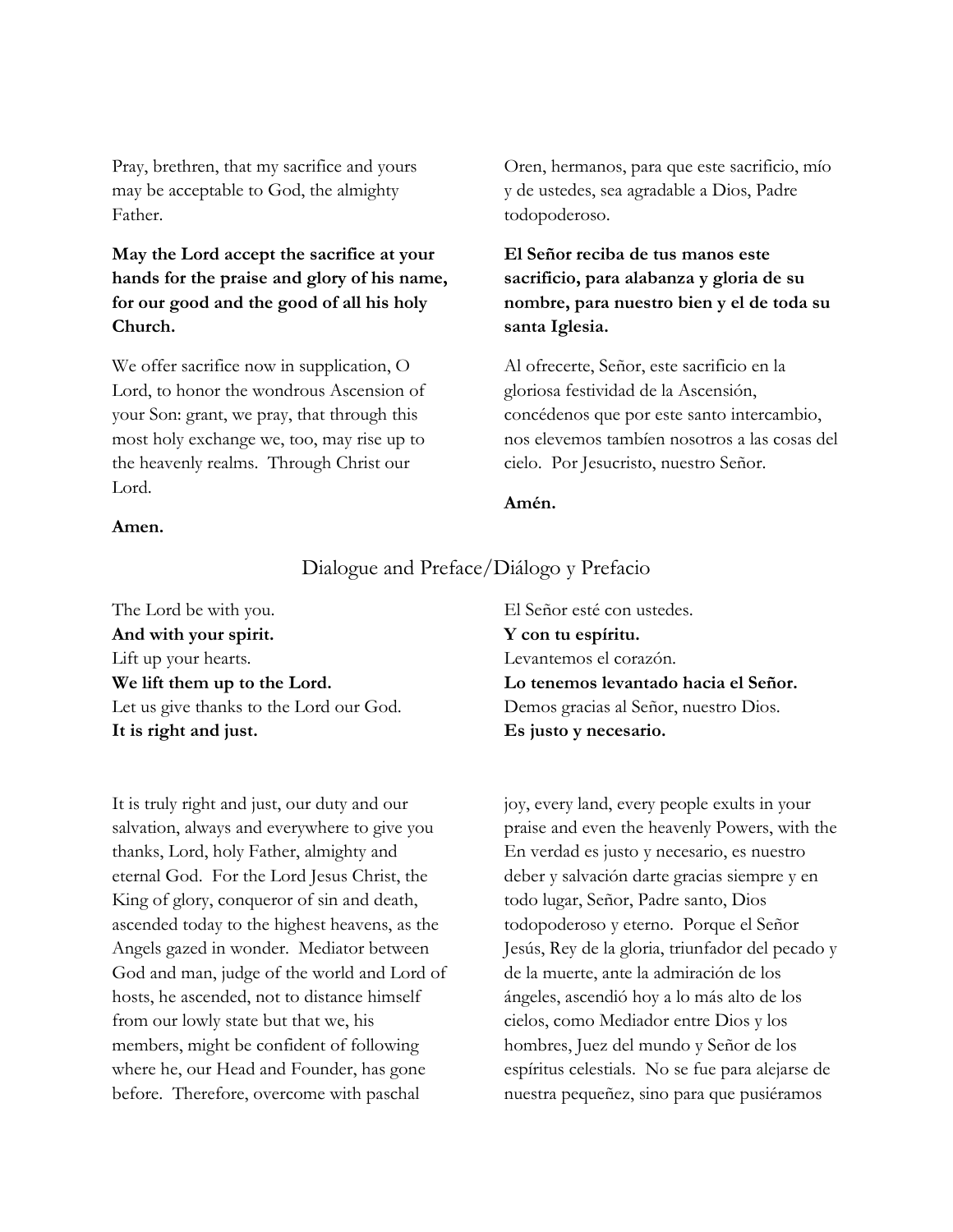nuestra confianza en llugar, como miembros suyos, a donde él, nuestra cabeza y principio, nos ha precedido. Por eso, con esta effusion del gozo pascual, el mundo entero se angelic

hosts, sing together the unending hymn of your glory, as they acclaim: desborda de alegría y también los coros celestials, los ángeles y los arcángeles, cantan sin cesar el himno de tu gloria:

# Sanctus/Holy/Santo

Holy, Holy, Holy Lord God of hosts. Heaven and earth are full of your glory. Hosanna in the highest. Blessed is he who comes in the name of the Lord. Hosanna in the highest.

Santo, Santo, Santo es el Señor, Dios del Universo. Llenos están el cielo y la tierra de tu gloria. Hosanna en el cielo. Bendito el que viene en nombre del Señor. Hosanna en el cielo.

# Eucharistic Prayer/Plegaria Eucarística

#### Memorial Acclamation/Aclamación Memorial

The mystery of faith. **We proclaim your death, O Lord, and profess your resurrection, until you come again.** Éste es el Misterio de la fe. **Anunciamos tu muerte, proclamamos tu resurrección. ¡Ven, Señor Jesús!** Through him, and with him, and in him, O God, almighty Father, in the unity of the Holy Spirit, all glory and honor is yours, for ever and ever. Por Cristo, con él y en él, a ti, Dios Padre omnipotente, en la unidad del Espíritu Santo, todo honor y toda gloria por los siglos de los siglos.

#### **Amen.**

#### **Amén.**

#### The Lord's Prayer/El Padre Nuestro

At the Savior's command and formed by divine teaching, we dare to say:

**Our Father, who art in heaven, hallowed be thy name; thy kingdom come, thy will be done, on earth as it is in heaven. Give us this day our daily bread, and forgive us our trespasses as we forgive those who trespass against us. And lead us not into temptation, but deliver us from evil.**

Deliver us, Lord, we pray, from every evil, graciously grant peace in our days, that, by the help of your mercy, we may be always free from sin and safe from all distress, as we await

Fieles a la recomendación del Salvador y siguiendo su divina enseñanza, nos atrevemos a decir:

**Padre nuestro, que estás en el cielo, santificado sea tu nombre; venga a nosotros tu reino; hágase tu voluntad en la**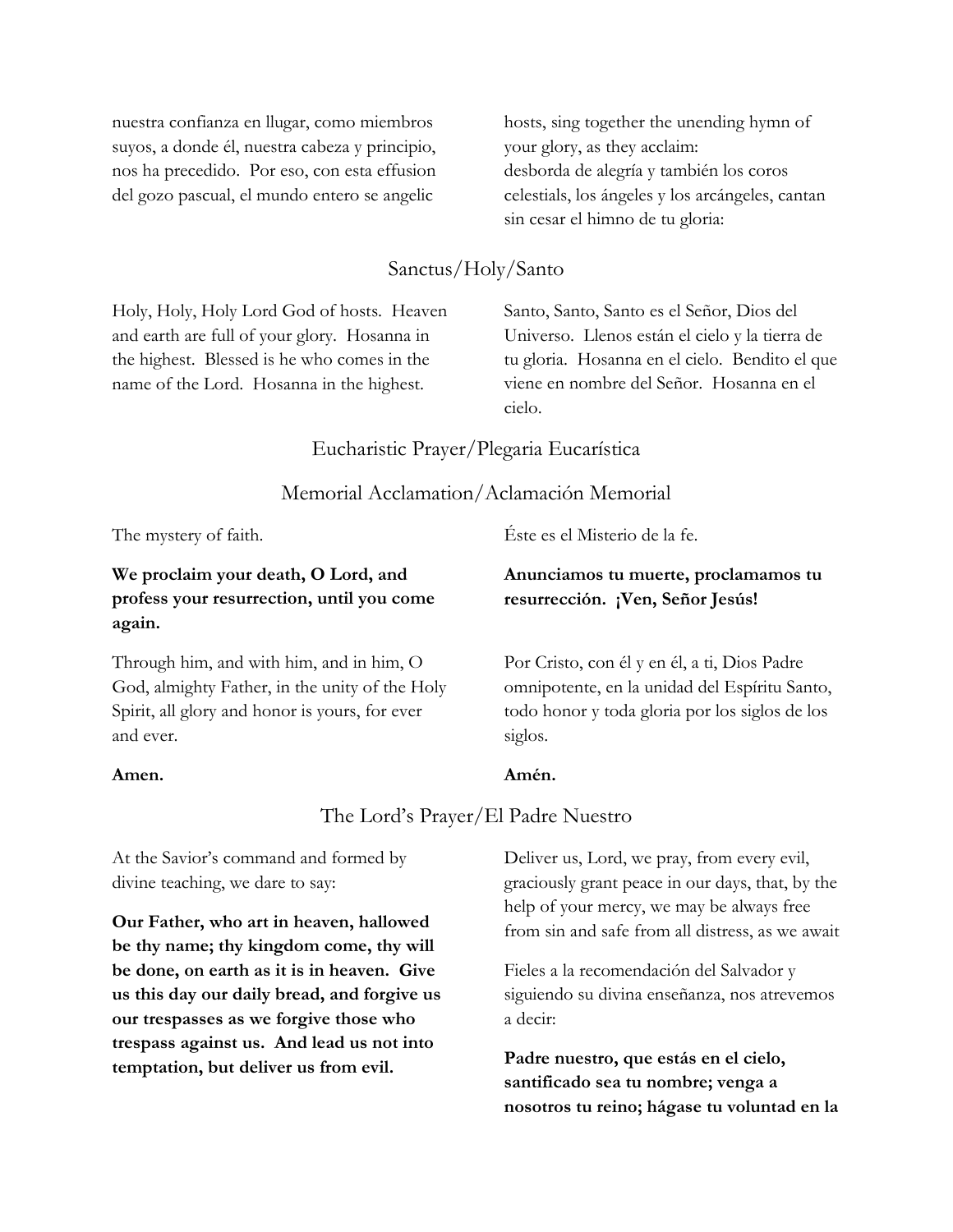**tierra como en el cielo. Danos hoy nuestro pan de cada día; perdona nuestras ofensas, como también nosotros perdonamos a los que nos ofenden; no nos dejes caer en la tentación, y líbranos del mal.**

the blessed hope and the coming of our Savior, Jesus Christ.

# **For the kingdom, the power, and the glory are yours, now and for ever.**

Lord Jesus Christ, who said to your Apostles: Peace I leave you, my peace I give you, look not on our sins, but on the faith of your Church, and graciously grant her peace and unity in accordance with your will, who live and reign for ever and ever.

#### **Amen.**

The peace of the Lord be with you always.

#### **And with your spirit.**

Líbranos de todos los males, Señor, y concédenos la paz en nuestros días, para que, ayudados por tu Misericordia, vivamos siempre libres de pecado y protegidos de toda perturbación, mientras esperamos la gloriosa venida de nuestro Salvador Jesucristo.

# **Tuyo es el reino, tuyo el poder y la gloria, por siempre, Señor.**

Señor Jesucristo, que dijiste a tus apóstoles: "La paz les dijo, mi paz les doy", no tengas en cuneta nuestros pecados, sino la fe de tu Iglesia y, conforme a tu palabra, concédele la paz y la unidad. Tú que vives y reinas por los siglos de los siglos.

#### **Amén.**

La paz del Señor esté siempre con ustedes.

#### **Y con tu espíritu.**

# Agnus Dei/Lamb of God/Cordero de Dios

Lamb of God, you take away the sins of the world, have mercy on us. Lamb of God, you take away the sins of the world, have mercy on us. Lamb of God, you take away the sins of the world, grant us peace.

Behold the Lamb of God; behold him who takes away the sins of the world. Blessed are those called to the supper of the Lamb.

**Lord, I am not worthy that you should enter under my roof, but only say the word and my soul shall be healed.**

Cordero de Dios, que quitas el pecado del mundo, ten piedad de nosotros. Cordero de Dios, que quitas el pecado del mundo, ten piedad de nosotros. Cordero de Dios, que quitas el pecado del mundo, danos la paz.

Éste es el Cordero de Dios, que quita el pecado del mundo. Dichosos los invitados a la cena del Señor.

**Señor, no soy digno de que entres en mi casa, pero una palabra tuya bastará para sanarme.**

Communion antiphon/Antífona de la Comunión